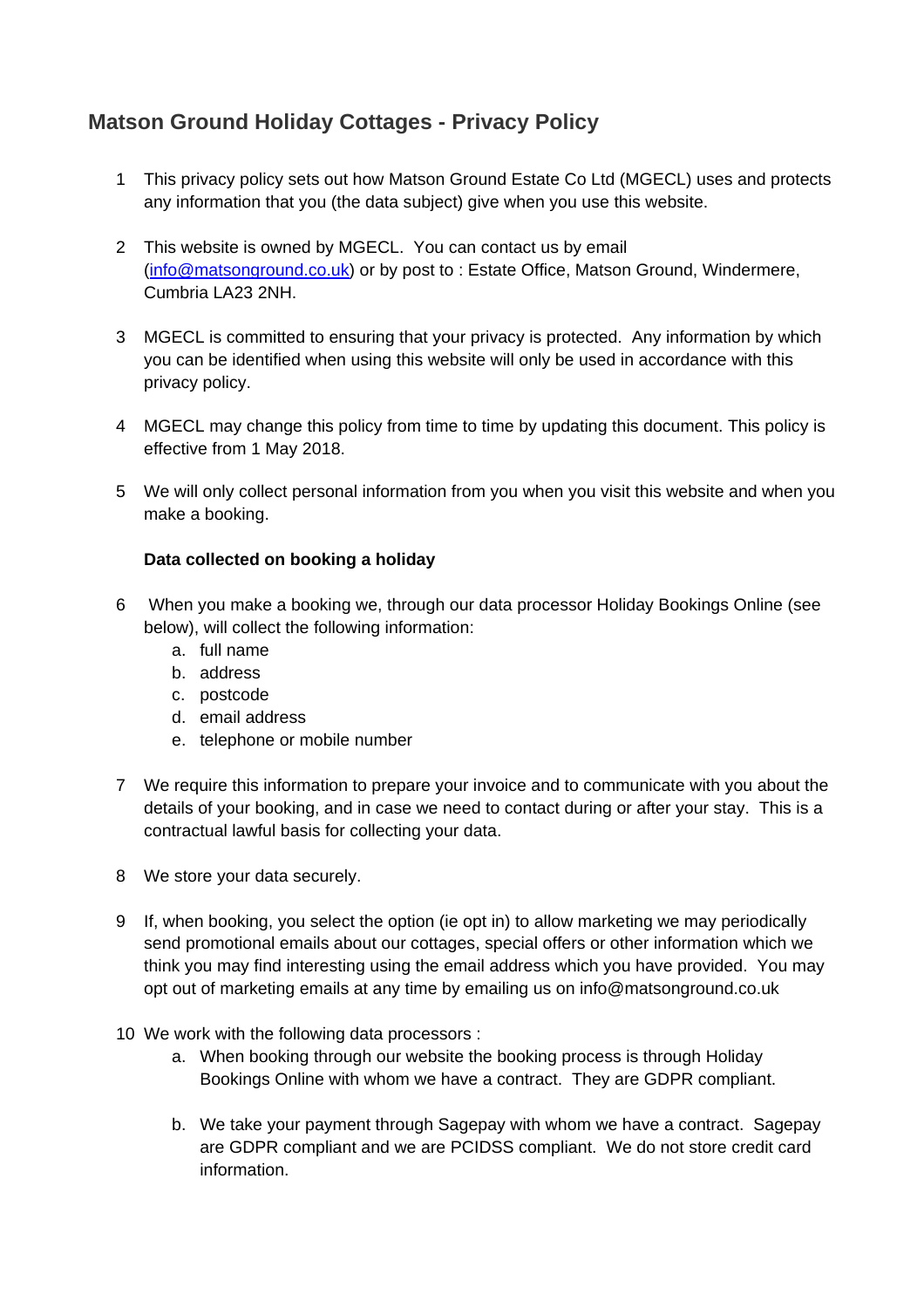## **Data collected when visiting this website**

11 Your IP address is stored when you visit this site but is not retained. Wordfence (a plug-in to the Wordpress website) will store cookies and IP addresses.

## **Cookies Policy**

- 12 Most websites use cookies. These are small data files generated by the website and stored on your computer and they assist the website to work and display information correctly. Cookies are also used :
	- a. to remember settings
	- b. remember information you give to a website
	- c. measure how you use the website

To learn more about cookies and how to manage them, visit AboutCookies.org

### **Measuring Website Usage**

- 13 Google Analytics is in use on this website to collect information about how visitors use this site. This provides us with important information that can enable the site to work better. This data is not linked to your name or address.
- 14 We set some cookies to store information about your browser settings, to determine which functionality to enable on the site. The following cookies are used:

| Name     | <b>Typical content</b> | Cookie expires :    |
|----------|------------------------|---------------------|
| ∣ has is | 1 or blank             | When you close your |
|          |                        | browser             |

### **Following links from our website**

15 Our website may contain links to other websites of interest. However, once you have used these links to leave our site, you should note that we do not have any control over that other website. Therefore, we cannot be responsible for the protection and privacy of any information which you provide whilst visiting such sites and such sites are not governed by this privacy statement. You should exercise caution and look at the privacy statement applicable to the website in question.

### **Data retention and your rights**

- 16 We will store your data on when you consent, or when you make a booking. You must opt in to allow us to retain your data. If you have previously agreed to us using your personal information for direct marketing purposes, you may change your mind at any time by writing to or emailing us at info@matsonground.co.uk
- 17 We will not sell, distribute or lease your personal information to third parties unless we have your permission or are required by law to do so.